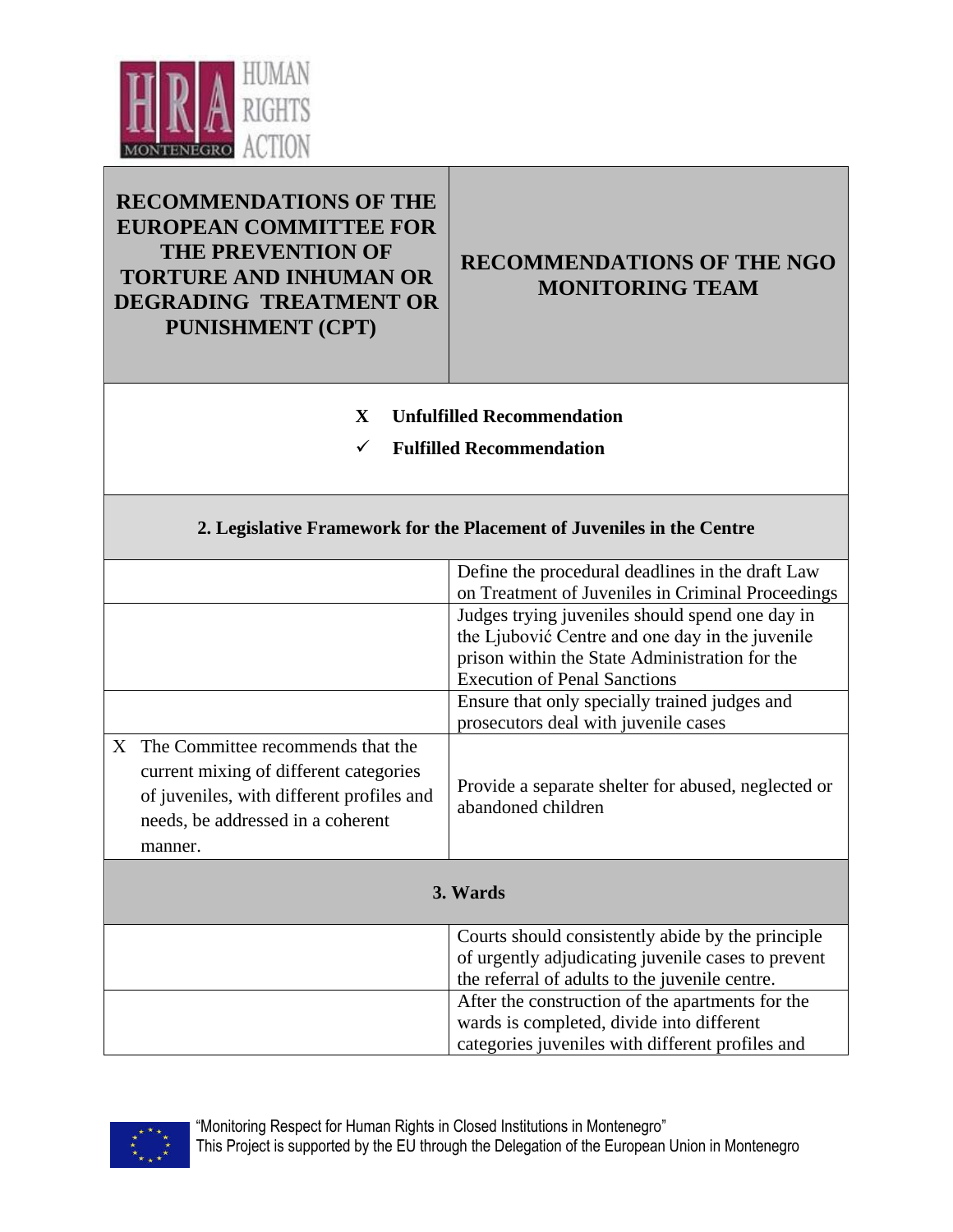

|    |                                                                                                                                                                          | needs                                                                                                                                                                                                                                                                                                                                        |  |
|----|--------------------------------------------------------------------------------------------------------------------------------------------------------------------------|----------------------------------------------------------------------------------------------------------------------------------------------------------------------------------------------------------------------------------------------------------------------------------------------------------------------------------------------|--|
|    | <b>4. Wards' Living Conditions</b>                                                                                                                                       |                                                                                                                                                                                                                                                                                                                                              |  |
|    | X The CPT would like to receive<br>information on the precise timetable for<br>the envisaged works.                                                                      | Clearly designate the male and female rooms.                                                                                                                                                                                                                                                                                                 |  |
| X. | The Committee recommends that the<br>current mixing of different categories<br>of juveniles, with different profiles and<br>needs, be addressed in a coherent<br>manner. | Provide separate accommodations for abused,<br>neglected and abandoned children and establish an<br>operational foster family (including a non-relative<br>foster care) system in the capital and other larger<br>municipalities, which these children will be<br>referred to by the Reception Station in accordance<br>with the Family Law. |  |
|    |                                                                                                                                                                          | Buy toys and refurbish the Reception Station to<br>make it children-friendly and facilitate their<br>adjustment to new surroundings.                                                                                                                                                                                                         |  |
|    |                                                                                                                                                                          | Remove the bars from the Day Centre windows                                                                                                                                                                                                                                                                                                  |  |
|    |                                                                                                                                                                          | Remove the cameras from the Day Centre (day                                                                                                                                                                                                                                                                                                  |  |
|    |                                                                                                                                                                          | care facility) and install them at the Centre gate or<br>at the entrance into the building.                                                                                                                                                                                                                                                  |  |
|    |                                                                                                                                                                          | Separate the diagnostic reception ward from the<br>other units.                                                                                                                                                                                                                                                                              |  |
|    |                                                                                                                                                                          | Buy recently published books fitting the age and<br>interests of the children for the library.                                                                                                                                                                                                                                               |  |
|    |                                                                                                                                                                          | Ensure equal vocational training opportunities for<br>the male and female male wards – provide the girls<br>with the opportunity to learn crafts as well.                                                                                                                                                                                    |  |
|    |                                                                                                                                                                          | Promote the products the children manufacture in<br>the locksmith workshop and the future workshops.                                                                                                                                                                                                                                         |  |
|    |                                                                                                                                                                          | Ensure that the children always have access to<br>fruit.                                                                                                                                                                                                                                                                                     |  |

## **5. Centre Work Methods, Activities, Psycho-Social Development and Upbringing of the Children**

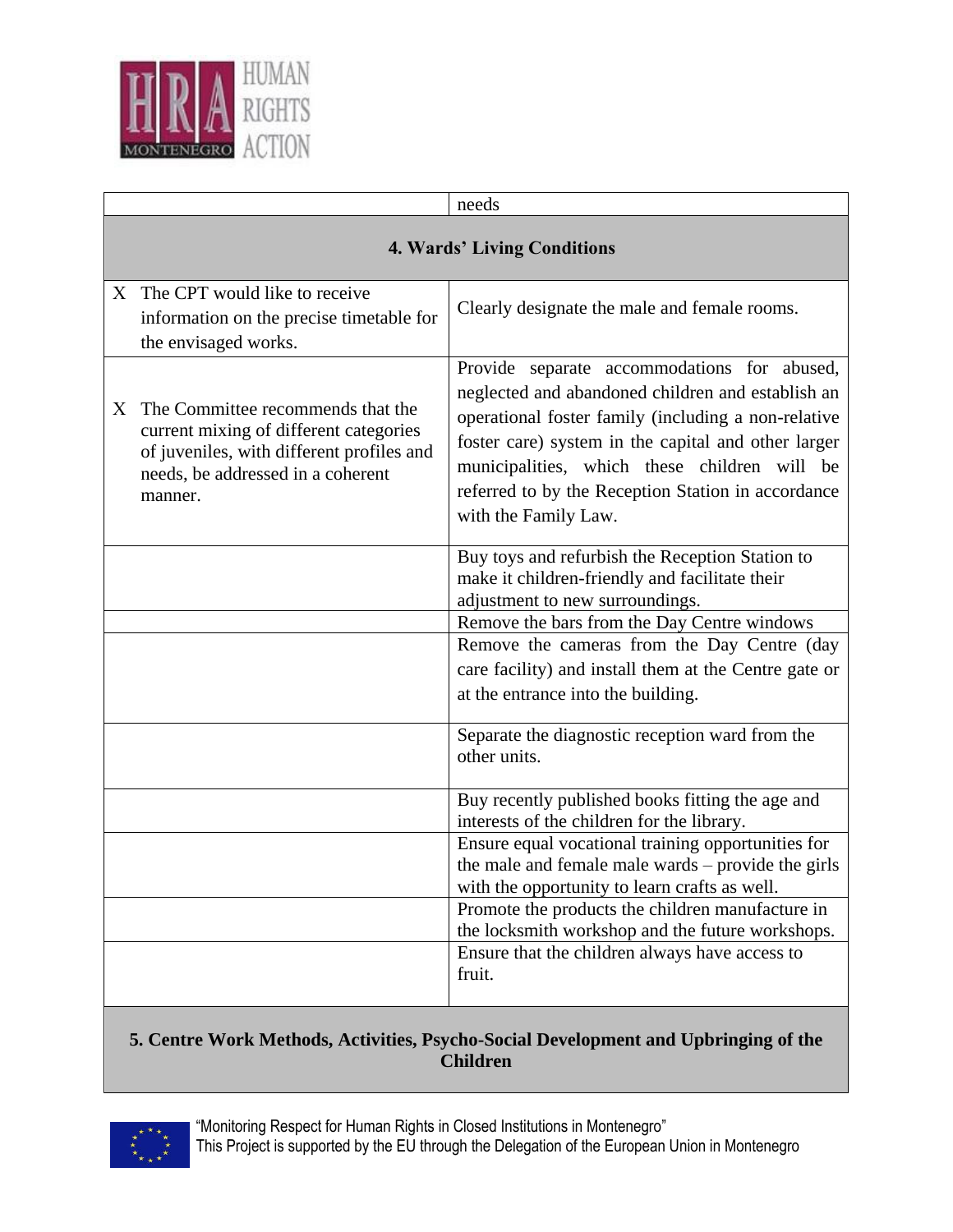

| X 6 additional posts were expected to be<br>added to the staff complement in 2009.                                                                                                                          | Increase the number of staff professionally trained<br>to work with children.                                                                                                                                                            |
|-------------------------------------------------------------------------------------------------------------------------------------------------------------------------------------------------------------|------------------------------------------------------------------------------------------------------------------------------------------------------------------------------------------------------------------------------------------|
|                                                                                                                                                                                                             | Design a work plan ensuring that all staff work in<br>three shifts rather than having the same staff<br>working the night shift all the time.                                                                                            |
|                                                                                                                                                                                                             | Suspend staff against whom criminal proceedings<br>have been instituted for a work-related crime until<br>the final completion of the proceedings against<br>them.                                                                       |
| X The CPT recommends that steps be<br>taken to develop the programme of<br>activities offered at the Ljubović<br>Centre, with a view to responding to<br>the needs of the different groups of<br>juveniles. | Provide funding for the training of staff in country<br>and abroad, primarily those working with the<br>children on a regular basis.                                                                                                     |
|                                                                                                                                                                                                             | Regularly acquaint the staff with the<br>recommendations made by both international and<br>domestic bodies/institutions charged with<br>monitoring the respect for the human rights of<br>juveniles.                                     |
|                                                                                                                                                                                                             | Organise workshops (group work with children) at<br>least once a week and keep proper documentation<br>on the workshops providing an overview of the<br>work done in them, the objectives of the<br>workshops and their ultimate results |
|                                                                                                                                                                                                             | Enrich psycho-therapeutic work with the wards by<br>introducing content they find acceptable and<br>interesting (workshops, group work, psychodrama,<br>et al).                                                                          |
|                                                                                                                                                                                                             | Organise work in workshops with instructors<br>during the weekends, when the wards are not in<br>school and have more spare time.                                                                                                        |
|                                                                                                                                                                                                             | Establish more meaningful communication with<br>the juveniles' families and involve in these<br>activities the Social Welfare Centres, which are to<br>supervise the juveniles upon their release from the<br>Ljubovic Centre            |

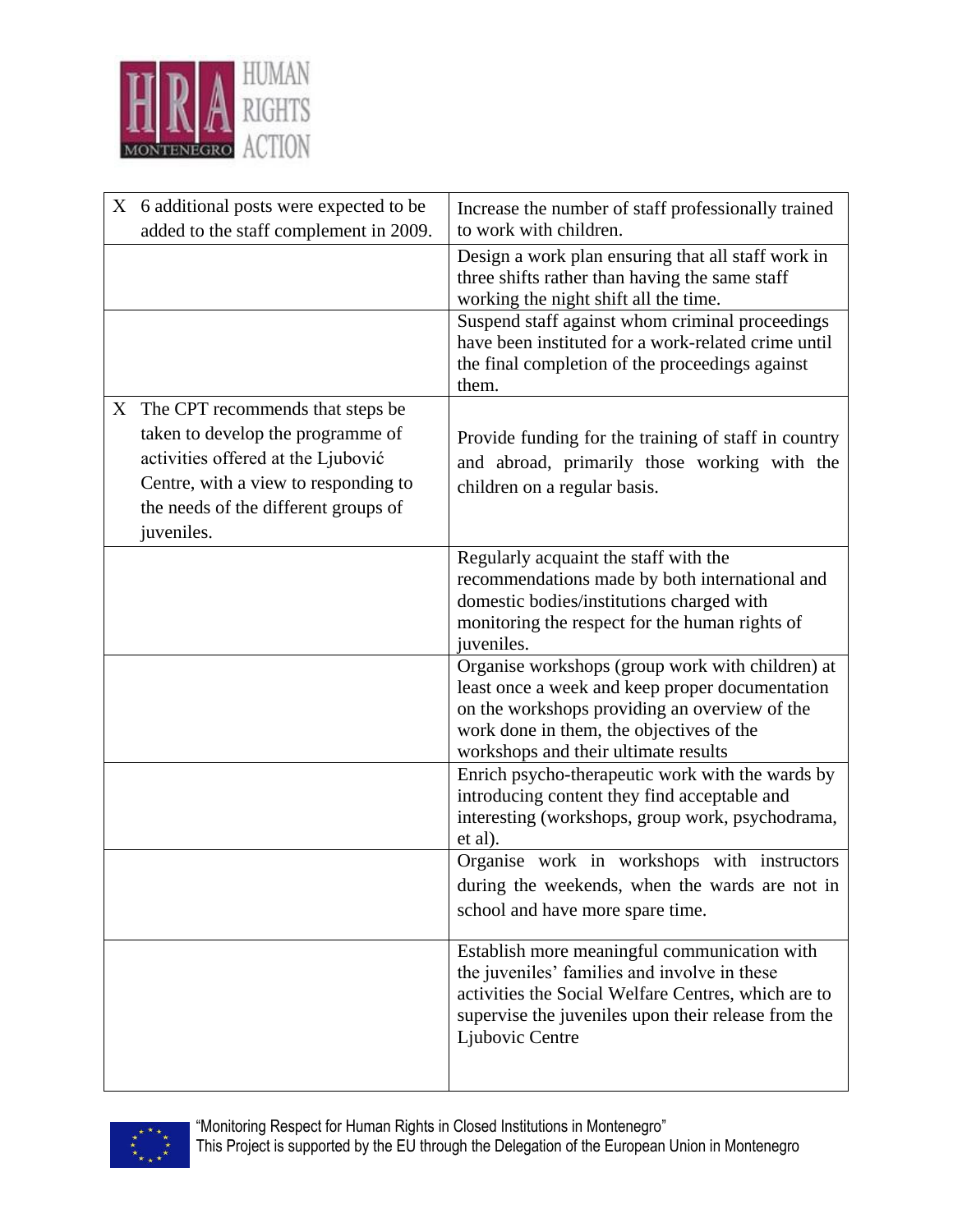

|                                                                                                                                                      | Provide funds for the purchase of a van that will<br>enable the Centre to take the wards out on field<br>trips or attend other educational events<br>(performances, concerts for children, cinema)<br>more often.                                 |  |
|------------------------------------------------------------------------------------------------------------------------------------------------------|---------------------------------------------------------------------------------------------------------------------------------------------------------------------------------------------------------------------------------------------------|--|
|                                                                                                                                                      | Establish cooperation with NGOs to provide both<br>the wards with opportunities to attend additional<br>educational and training programmes and the staff<br>with opportunities to acquire new skills and<br>knowledge through informal education |  |
|                                                                                                                                                      | Establish formal cooperation with the University<br>of Montenegro Colleges of Political Sciences and<br>Philosophy to facilitate the professional practice of<br>the students of these Colleges in the Centre.                                    |  |
|                                                                                                                                                      | Expand<br>Centre<br>Management<br>Board<br>the<br>membership to include representatives of the civil<br>society, academia, child and human<br>rights<br>organisations, et al.                                                                     |  |
|                                                                                                                                                      | Ensure the capacity of the office of Ombudsman to<br>regularly supervise the Centre.                                                                                                                                                              |  |
| <b>6. Documentation</b>                                                                                                                              |                                                                                                                                                                                                                                                   |  |
| The CPT recommends that steps be<br>$\checkmark$<br>taken at the Ljubović Centre to ensure<br>that record keeping is up-to-date and<br>accurate.     |                                                                                                                                                                                                                                                   |  |
| <b>7. Discipline and Disciplinary Measures</b>                                                                                                       |                                                                                                                                                                                                                                                   |  |
| The CPT recommends that a clear<br>X<br>disciplinary procedure be introduced at<br>the Ljubović Centre and that juveniles<br>be duly informed of it. | Post the House Rules in visible places in the<br>common rooms to acquaint the wards with their<br>rights and obligations during their stay in the                                                                                                 |  |



"Monitoring Respect for Human Rights in Closed Institutions in Montenegro" This Project is supported by the EU through the Delegation of the European Union in Montenegro